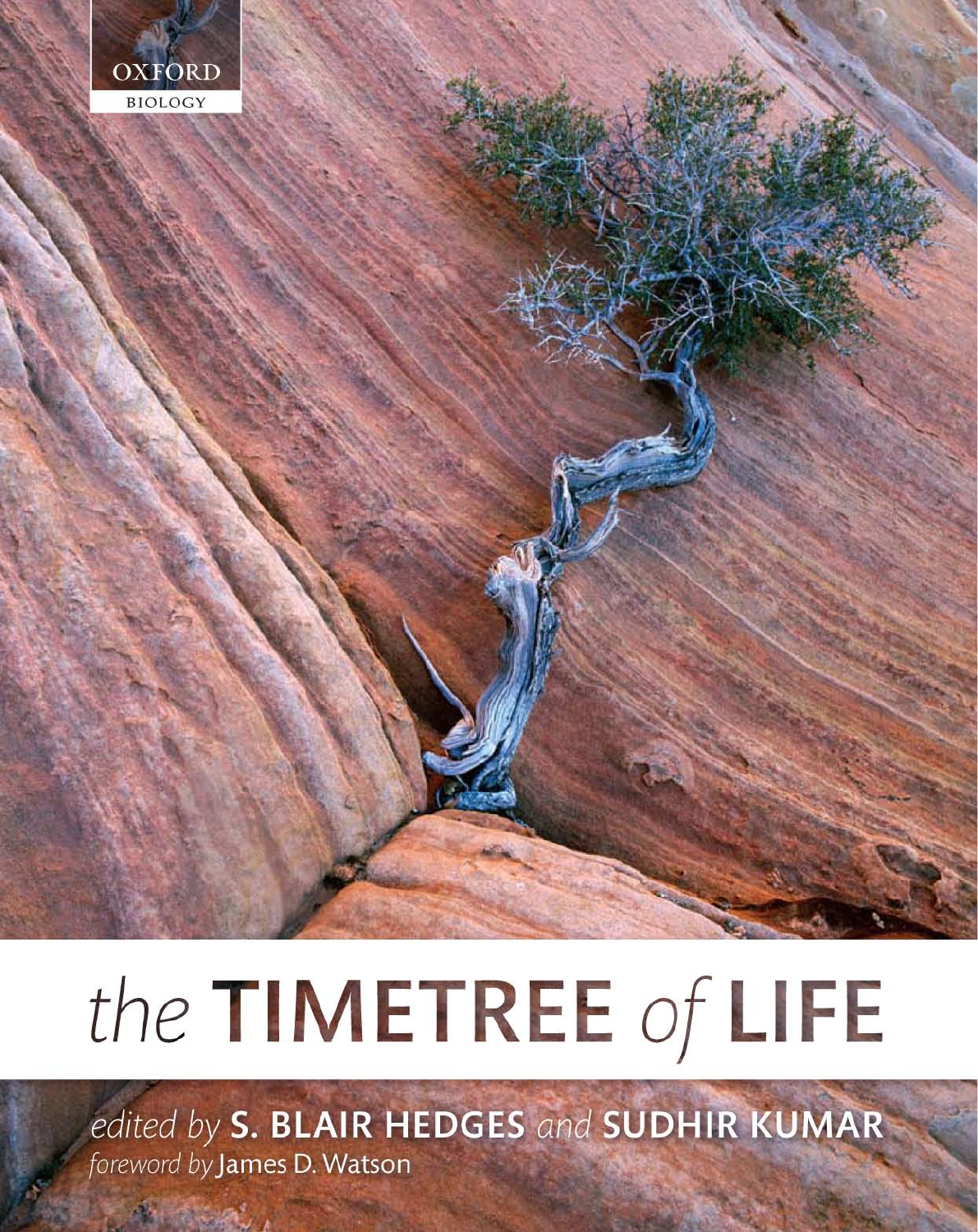# Swifts, treeswifts, and hummingbirds (Apodiformes)

#### *Joseph W. Brown*a,*\* and David P. Mindell*a,b

a Department of Ecology and Evolutionary Biology & University of Michigan Museum of Zoology, 1109 Geddes Road, University of Michigan, Ann Arbor, MI 48109-1079, USA; <sup>b</sup>Current address: California Academy of Sciences, 55 Concourse Drive Golden Gate Park, San Francisco, CA 94118, USA

\*To whom correspondence should be addressed (josephwb@ umich.edu)

## Abstract

Swifts, treeswifts, and hummingbirds constitute the Order Apodiformes (~451 species) in the avian Superorder Neoaves. The monophyletic status of this traditional avian order has been unequivocally established from genetic, morphological, and combined analyses. The apodiform timetree shows that living apodiforms originated in the late Cretaceous, ~72 million years ago (Ma) with the divergence of hummingbird and swift lineages, followed much later by the divergence (34 Ma) of swifts and treeswifts.

The neoavian Order Apodiformes is classified into three reciprocally monophyletic families (1): Apodidae (swifts,  $~100$  species; cosmopolitan), Hemiprocnidae (treeswifts, four species; Asia and Australasia), and the speciose Trochilidae (hummingbirds, ~347 species; North and South America). The order is characterized by small birds with strong flight muscles which are used in energetic flight, and have, as the name suggests, diminutive feet with limited function (Fig. 1). Although all apodiforms are insectivorous, hummingbirds are predominantly nectivorous (supplementing their diets with insect prey), and consequently constitute a major pollination vector for many neotropical plants (*2*). Here, the relationships and divergence times of the families of Apodiformes are reviewed.

In the Superorder Neoaves, where the monophyletic status of most traditional multifamily orders has been questioned, Apodiformes has been a refreshing bastion of taxonomic stability. Despite striking superficial morphological, ecological, and behavioral similarities between the acrobatic swifts and swallows (Family

Hirundinidae, Order Passeriformes), and between the nectivorous hummingbirds and sunbirds (Family Nectariniidae, Order Passeriformes), the monophyletic status of Apodiformes has been well supported in all of the major avian classifications since before Fürbringer (3). A comprehensive historical review of taxonomic treatments is available (*4*). Recent morphological (*5, 6*), genetic (*4, 7–12*), and combined (*13, 14*) studies have supported the apodiform clade. Although a classification based on large DNA–DNA hybridization distances (*4*) promoted hummingbirds and swifts to the rank of closely related orders ("Trochiliformes" and "Apodiformes," respectively), the proposed revision does not influence evolutionary interpretations.

One of the most robustly supported novel findings in recent systematic ornithology is a close relationship between the nocturnal owlet-nightjars (Family Aegothelidae, Order Caprimulgiformes) and the traditional Apodiformes. Originally proposed on the basis of osteological characters (*15*), this relationship has since been supported in analyses of individual (12, 14)



Fig. 1 A Black-crested Coquette (*Lophornis helenae*), Family Trochilidae, from Arenal Observatory Lodge, Costa Rica. Credit: S. Hinshaw.

J. W. Brown and D. P. Mindell. Swifts, treeswifts, and hummingbirds (Apodiformes). Pp. 454-456 in *The Timetree of Life*, S. B. Hedges and S. Kumar, Eds. (Oxford University Press, 2009).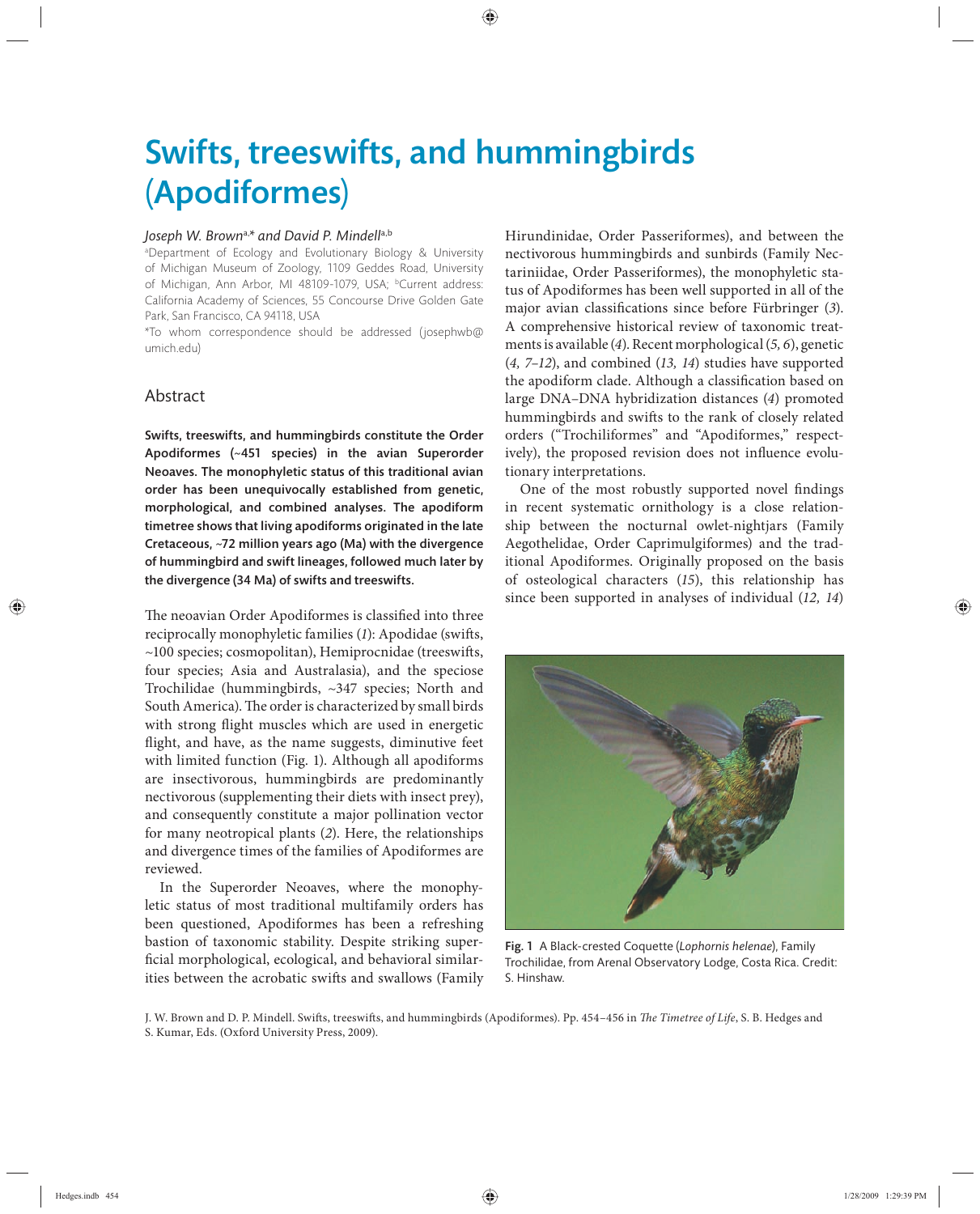

Fig. 2 A timetree of swifts, treeswifts, and hummingbirds (Apodiformes). Divergence times are shown in Table 1. *Abbreviations*: MZ (Mesozoic) and K (Cretaceous).

and combined (*7, 8, 13*) nuclear genes, phylogenetically informative indels (*12, 14*), additional morphological traits (*13*) (but see *5*), and analyses of combined morphological and molecular data (*13, 14*). So compelling is this evidence that a name has been proposed for the node uniting these taxa, identified as the clade "Daedalornithes" (16). It is as yet unknown whether a grouping of all traditional caprimulgiform and apodiform taxa constitutes a monophyletic clade.

DNA evidence tends to support a late Cretaceous origin of apodiform taxa. Several molecular studies have explicitly estimated divergence times for Apodiformes (Table 1), but most have sampled only from Apodidae and Trochilidae (Fig. 2). Analyses of mitochondrial (mt) DNA (*17*) and published DNA–DNA hybridization data (*4*) yielded estimates of ~68 and 84 Ma for this split, respectively, with a mean estimate of about 76 Ma (*17*). An extensive consideration of alternative dating methodologies and tree topologies on a matrix of 5 kb of mtDNA and 135 avian taxa yielded different divergence time estimates for this node: ancestor-descendant rate smoothing, 77–75 Ma; closest-relative rate smoothing, 70-54 Ma; Bayesian autocorrelated model of rate evolution, 77–63 Ma; overdispersed clock, 56 Ma; Bayesian non-autocorrelated model of rate evolution with unfixed topology, 81 Ma (*18*) (Table 1).

Only two studies have yet estimated divergence times for all families belonging to "Daedalornithes" (Table 1), and both analyzed the same five nuclear genes for a broad sampling of neoavian taxa. The first study (8) employed a fixed-age calibration for the hummingbird–swift split at 47.5 Ma while primarily using a closest-relative rate smoothing method. The results, and those produced from an ancestor-descendant rate smoothing method, are the youngest yet reported date estimates for these nodes from genetic data, but are consistent with a macroevolutionary model, derived from the fossil record, of an explosive diversification of birds following the K-T boundary (19).

Those relatively young dates were affected by the fixedage constraint placed on the origin of Trochilidae. A reanalysis (*20*) of these data, using the same topology but a Bayesian model of autocorrelated rate evolution and an improved set of fossil calibrations, yielded considerably older divergence time estimates, consistent with those from previous molecular studies (Fig. 2). These results refute the explosive model, and instead support apodiform diversification in the late Cretaceous, with the divergence of swifts and hummingbirds at around 70 Ma, and swifts and treeswifts at 42 Ma.

A challenge that has beset the ornithological community for the past decade is the markedly different macroevolutionary scenarios that are separately but strongly supported by the fossil record and molecular genetic data (21). Apodiform taxa seem to pose a particular problem, because their characteristic diminutive stature likely reduces fossilization potential. Fossil gap analysis (*22*) has nevertheless been used to attempt to construct confidence intervals on the origin of this order, and supports the classical Cenozoic view. However, this method assumes that fossils are uniformly recovered through time since the origin of the taxon. The use of alternative fossil recovery curves has been shown to lead to different scenarios, including ones consistent with most molecular genetic timelines (*23*).

In summary, we presently have an incomplete understanding of the evolutionary history of Apodiformes. However, the history of this taxon is likely to prove complex, as fossils of a modern-type hummingbird, today restricted to the New World, have recently been found in Europe (*24*).

#### Acknowledgments

J.W.B. thanks T. Moore and K. Gordon for assistance. Support was provided by the University of Michigan to J.W.B. and U.S. National Science Foundation to D.P.M.